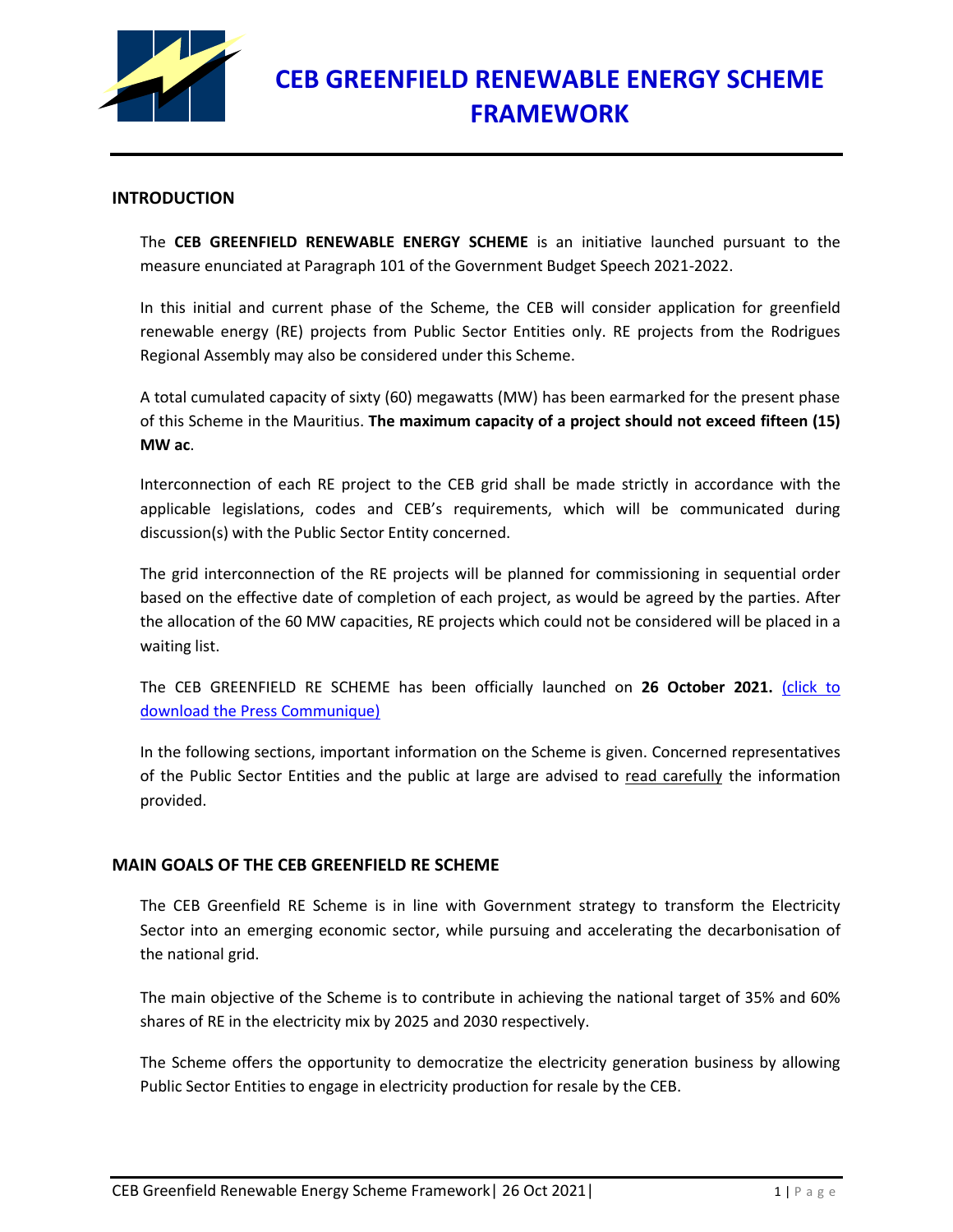Through this Scheme, CEB confirms its support to Public Sector Entities in setting up RE projects, especially solar photovoltaic (PV) projects, with the common objective of ensuring sustainable development of the National Power System.

## **KEY ELEMENTS OF THE CEB GREENFIELD RE SCHEME FRAMEWORK**

The following are key elements of the framework that sets the simplified procedure for implementing RE projects under this Scheme.

- **1.** The Public Sector Entity engaging in this Scheme will operate as an Independent Power Producer (IPP). This means that all energy generated from the renewable energy facility shall be exported to the CEB grid.
- **2.** For the present phase, a **tariff of MUR 3.73** will be paid for each unit (kWh) of energy exported to the grid.
- **3.** Public Sector Entities willing to participate in this Scheme should submit a synopsis of their intended renewable energy projects by latest on **17 November 2021**. The template of the project synopsis form [\(click to download the form\)](https://ceb.mu/files/files/Schemes/2021-10-25%20Template%20Project%20Synopsis%20Form%20for%20CEB%20Greenfield%20RE%20Scheme.pdf) can be downloaded from the CEB website [http://ceb.mu](http://ceb.mu/).
- **4.** After having reviewed the project synopsis, the CEB will invite the concerned Public Sector Entity to make a presentation of the project prefeasibility; the CEB will thereof advise on the next steps (actions).
- **5.** After submission of the full project feasibility, the CEB will issue a letter of interest (LOI) to the concerned Public Sector Entity. The LOI, which shall remain valid for a period of three (3) months, will be issued after the proposed project has been approved the CEB. Within the three (3) months validity, the concerned Public Sector Entity should endeavour to sign an energy supply and purchase agreement or a connection agreement with the CEB.
- **6.** Following the signing of the agreement, the Public Sector Entity shall commit to commence the commercial operation of the RE facility within a period of 12 months as from the date of the signing of the agreement; failing which the agreement shall become null and void.

## **SIZING OF RE FACILITY**

Under this Scheme, the CEB will consider RE facility of capacity of up to a maximum of fifteen (15) megawatts (MW ac). The CEB will provide the grid interconnection and network expansion requirements in due course.

## **ELIGIBILITY TO APPLY FOR THE SCHEME**

The Scheme is presently opened only for Public Sector Entities (Government departments, local authorities, statutory bodies, Government-owned, Government-controlled and any entity designated by Government).

The RE project of a party who is in litigation with the CEB will be kept into abeyance, until the litigation is effectively settled.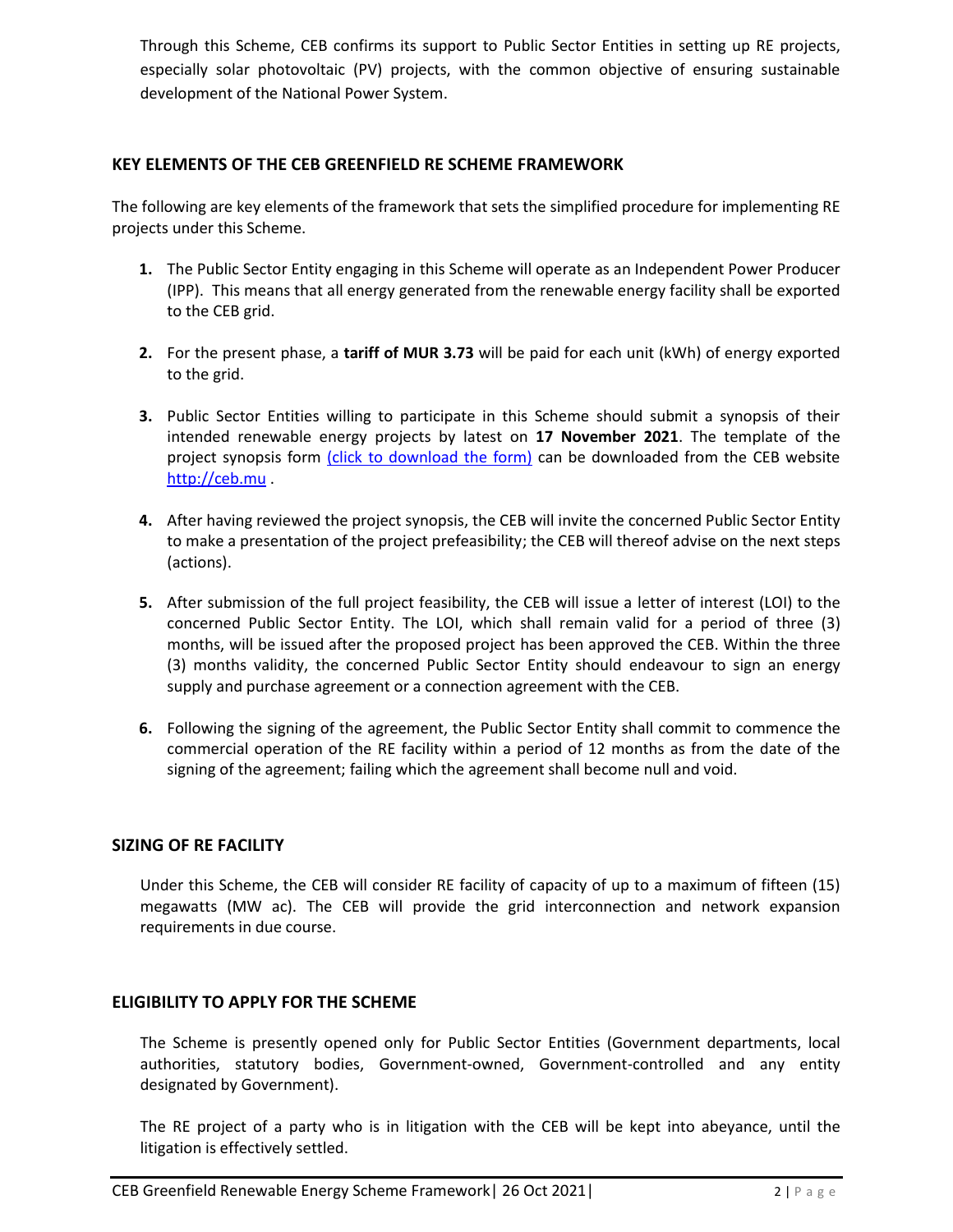## **WHERE TO SUBMIT THE PROJECT SYNOPSIS**

Using the template form, which is downloadable from the CEB websit[e http://ceb.mu,](http://ceb.mu/) the Public Sector Entity should send the project synopsis, properly enclosed in a sealed envelope and marked on the top left corner "CEB GREENFIELD RE SCHEME - PROJECT SYNOPSIS", by registered post office mail to :-

> **The Strategic Business Planning Executive Central Electricity Board CEB Corporate Office, Rue du Savoir, Cyber City, Ebène**

#### **Note:**

Upon receipt of the Project Synopsis form [\(click to download the form\),](https://ceb.mu/files/files/Schemes/2021-10-25%20Template%20Project%20Synopsis%20Form%20for%20CEB%20Greenfield%20RE%20Scheme.pdf) the CEB will raise the applicable processing fee [click to view the applicable processing fee](https://ceb.mu/files/files/Schemes/2021-10-25%20Processing%20fees%20under%20the%20CEB%20Greenfield%20Renewable%20Energy%20Sch....pdf)) in the project developer's contract account which will be created or has already been allocated by the CEB. Thereof, the invoice will be sent by registered post to the project developer for settlement.

## **APPLYING FOR UNDERTAKER PERMIT**

For RE Facility of capacity above two (2) MW, the concerned Public Sector Entity, who will act as an Independent Power Producer (IPP), will be legally required to apply for an undertaker permit or, under the impending Electricity Act 2005, a Generation License. The CEB will provide assistance to meet this legal obligation.

Notwithstanding, the Public Sector Entity shall arrange for all other permits, licenses, etc.

# **FOR MORE INFORMATION ON THE SCHEME**

Interested Public Sector Entities, wishing to participate in this Scheme, can obtain additional information on the Scheme as follows: -

- On CEB's website [http://ceb.mu](http://ceb.mu/) . This is highly recommended to save time and effort.
- By sending an email to [querygreenfieldrescheme@ceb.intnet.mu](mailto:querygreenfieldrescheme@ceb.intnet.mu), or
- By contacting the CEB Strategic Business Planning Unit on telephone numbers 404-2000.

## **IMPORTANT ADVICE**

- **The RE facility needs to be fully compliant with the applicable Grid Codes. To properly design the** RE facility, seek support from knowledgeable qualified people who shall be able to prepare not only the technical part but equally the financial assessment of the investment in the facility. Keep regular contacts and work closely with the CEB.
- To avoid delays in the implementation of the project, ensure that all documentations together with the project details (feasibility studies) are submitted to the CEB. Ensure all materials are submitted as indicated.